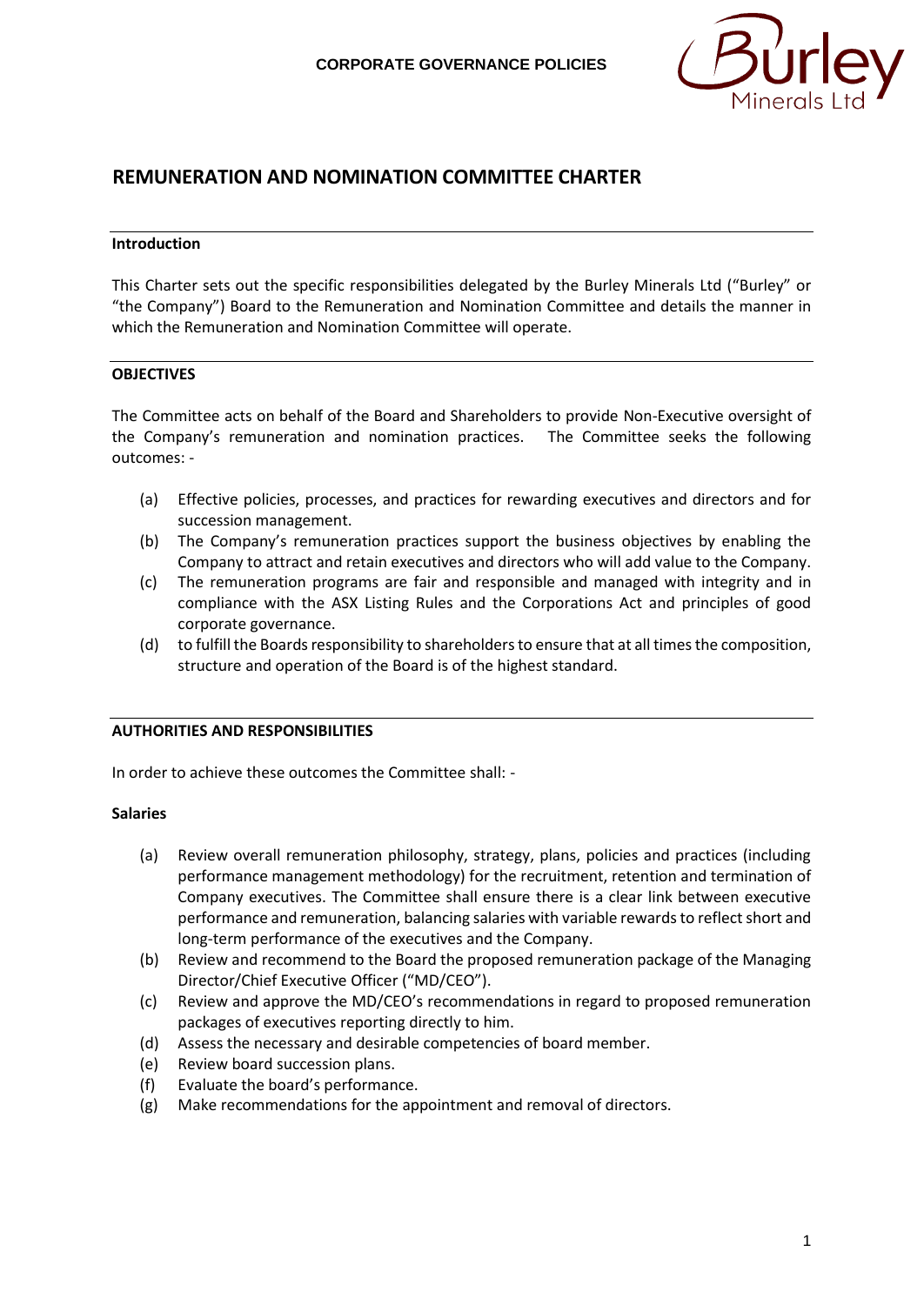

### **Short Term Variable Rewards – Bonus/Incentive**

- (a) Review incentive/bonus plan design on a regular basis to ensure they comply with legislation and regulatory requirements and reflect industry standards.
- (b) Set the performance measures and targets for the MD/CEO.
- (c) Review the performance measures, targets and incentive/bonus opportunity for the direct reports to the MD/CEO, and the actual level of incentive/bonus payments at the end of the measurement period.
- (d) Review the functioning of incentive/bonus plans to ensure their overall effectiveness in meeting company objectives.

### **Employee Equity Plans**

- (a) Review plan design on a regular basis to ensure they comply with legislation and regulatory requirements and reflect industry standards.
- (b) Approve participants in employee equity plans.
- (c) Approve the total level of award under the plans and the level of participation in the plans.
- (d) Review functioning of equity plans to ensure overall effectiveness (including cost and tax impacts) in achieving company objectives.

#### **Remuneration for Non-Executive Directors**

- (a) Review and recommend to the Board the remuneration structure for the Non-Executive Directors of the Company whether by way of annual fees, committee fees and/or retirement benefits.
- (b) In determining the fees to be paid, Non-Executive Directors shall not be eligible for inclusion in any Short-Term Incentive Plans.
- (c) Non-Executive Directors may have a component of their fees directed to the purchase of Company shares.

#### **Succession Management**

- (a) Review the Succession Plans for the position of MD/CEO.
- (b) Review the Succession Plans for the positions that report directly to the MD/CEO and for the senior Executive positions of the Company.

#### **Termination Agreements**

Review and recommend to the Board for approval of the proposed termination payments and arrangements in respect of the MD/CEO prior to his appointment. Termination payments in respect of other company executives reporting to the MD/CEO shall be reported to the Committee at their next meeting.

### **Reporting of Remuneration**

Review and approve proposed reporting of executive and director remuneration details and practices to ensure disclosure meets the requirements of the Corporations Act and the ASX Listing Rules, and in accordance with good corporate governance practices.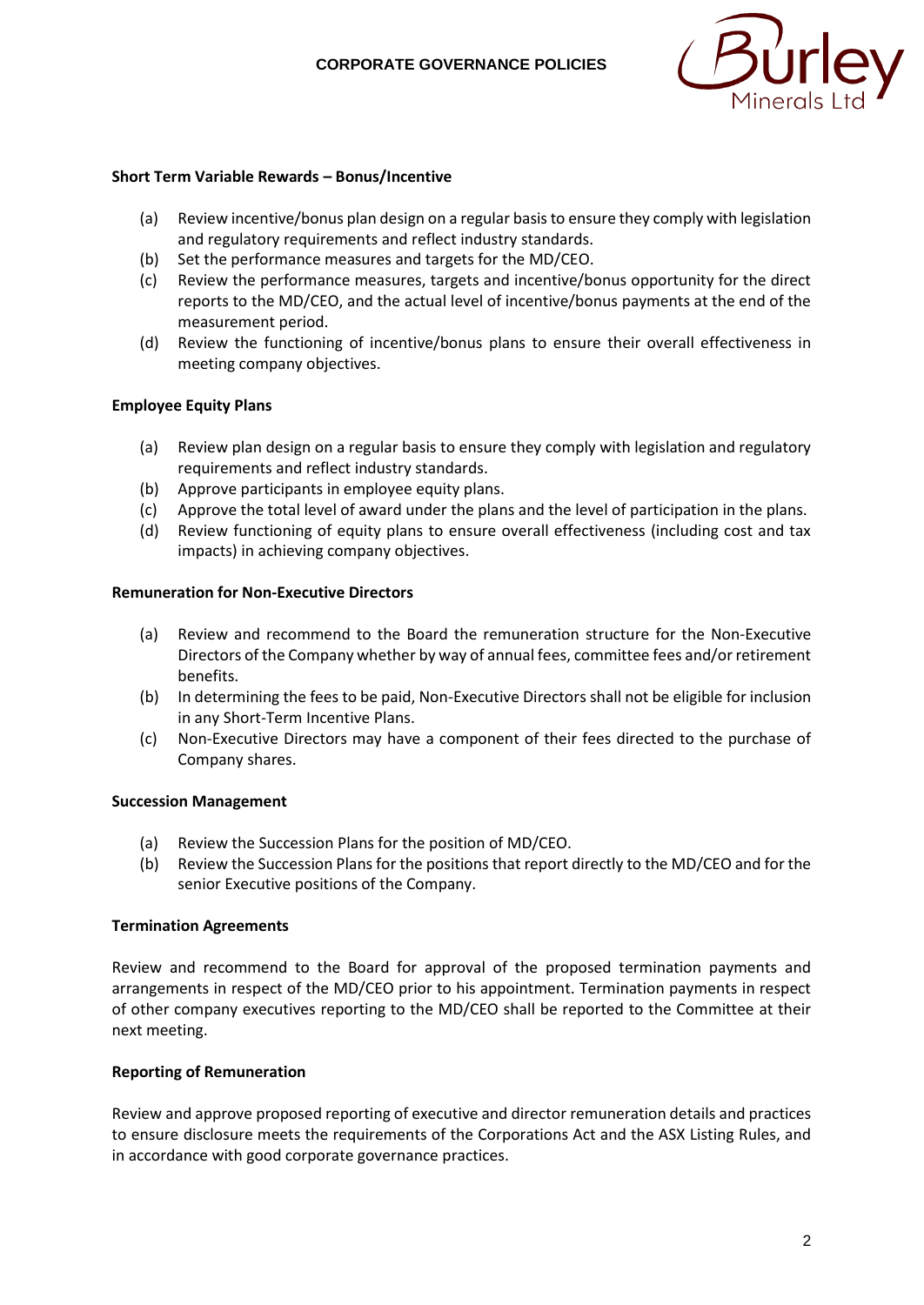

### **Policy for the appointment of Directors**

In its evaluation of candidates for the Board, the Committee will have regard to normally accepted nomination criteria including: -

- (a) The ability to exercise sound business judgment.
- (b) A position of leadership or prominence in a specified field.
- (c) Absence of conflicts of interest (independence) or other legal impediments to serving on the Board.
- (d) Willingness to devote the required time.
- (e) Availability to attend Board and Committee meetings.
- (f) Appropriate experience and/or professional qualifications.
- (g) Integrity or moral reputation.

When considering overall Board balance, the Committee will give due consideration to the value of a diversity of backgrounds and experiences among the members, and to having some of the directors based in the centres of operation of the Company

In making approaches to candidates, the Committee will give due consideration to the appointment of outside professional consultants to identify and initially screen candidates based on a set of criteria developed by the Committee as appropriate for the then needs of the Board.

### **Board membership guidelines**

In assessing the composition of the Board, the Committee will have regard for the following policy.

- (a) The Chairman should be both non-executive and independent.
- (b) The Managing Director/Chief Executive Officer should be a full time employee of the Company
- (c) More than half of the Board should comprise Directors who are both non-executive and independent.
- (d) The Board should represent a broad range of qualifications, experience and expertise considered of benefit to the Company.
- (e) The Board should comprise at least 3 members, including the Chairman and Managing Director. This number may be increased where it is felt that additional expertise is required in specific areas, or where an outstanding candidate is identified.

### **ADMINISTRATION OF COMMITTEE**

#### **Membership**

- (a) The Chairman of the Board shall determine the composition of the Committee. The Committee shall consist (where possible) of three Non-Executive Directors of the Company.
- (b) The majority of the Committee shall be independent directors.
- (c) The Committee shall be chaired by an independent director.
- (d) In the event that a member of the Committee retires, is removed or resigns from the Board of the Company, that member shall cease to be a member of the Committee.
- (e) The Committee shall be assisted in an advisory capacity, as necessary by the MD/CEO.